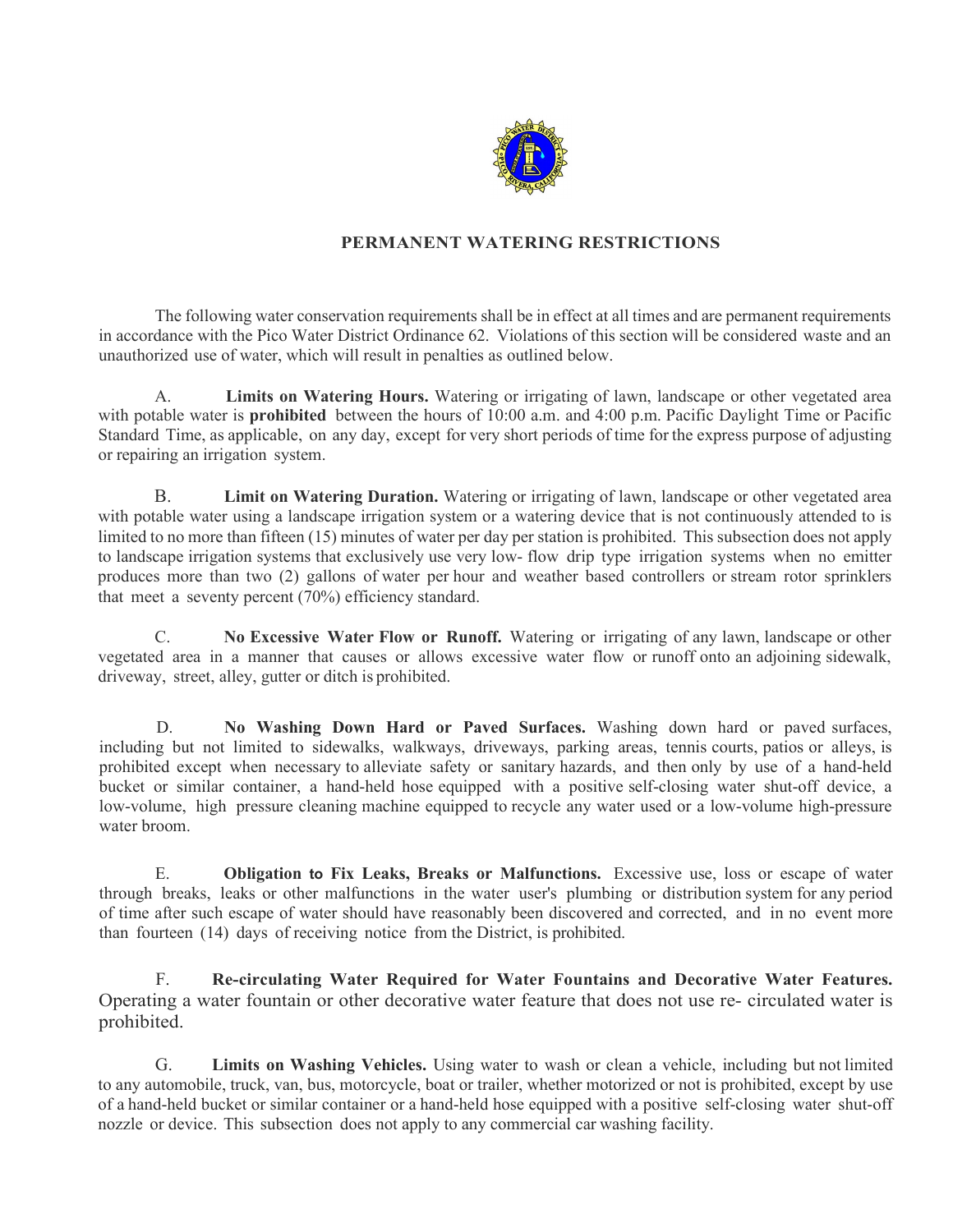H. **Drinking Water Served Upon Request Only.** Eating or drinking establishments, including but not limited to a restaurant, hotel, cafe, cafeteria, bar, club or other public place where food or drinks are sold, served or offered for sale, are prohibited from providing drinking water to any person unless expressly requested.

I. **Commercial Lodging Establishments Must Provide Option to Not Launder Linen Daily.** Hotels, motels and other commercial lodging establishments must provide customers the option of not having towels and linen laundered daily. Commercial lodging establishments shall prominently display notice of this option in each bathroom using clear and easily understood language.

J. **No Installation of Single Pass Cooling Systems.** Installation of single pass cooling systems is prohibited in buildings requesting new water service.

K. **No Installation of Non-re-circulating Commercial Car Wash and Laundry Systems.** Installation of non-re-circulating water systems is prohibited in new commercial conveyor car wash and new commercial laundry systems.

L. **Restaurants Required to Use Water Conserving Dish Wash Spray Valves.** Food preparation establishments, such as restaurants or cafes, are prohibited from using non-water conserving dish wash spray valves.

M: **Negligent Waste of Water:** At the discretion of the General Manager, the District reserves the right to determine negligent waste or misuse of water supplies. Such water use constitutes an unauthorized waste of water and is subject to imposition of the penalties outlined in Section 13, below.

N. **Watering During and After a Rain Event:** Watering or irrigating any lawn, landscape or other vegetated area with potable water during, or within 48 hours after a measurable rain event at the customer's location is prohibited.

0. **Prohibition on Watering of Public Street Medians:** The irrigation of ornamental turf on public street medians with potable water is prohibited.

## **Penalties and Violations**

A. **Violations:** Violations of any provision of this Ordinance shall be considered an unauthorized use of water and subject to penalties as set forth in subdivision B, below. In addition, persistent violations (i.e., after four violations in any twelve (12) calendar month period) may result in the disconnection of water service to a property, as provided in Section 8.07(A) and (D) of the District's Rules and Regulations.

B. **Penalties:** Penalties for failure to comply with any provisions of the ordinance are as follows, provided, however, that the District's General Manager shall have the discretion to waive any such penalty if the violating customer provides information or documentation that justifies such a waiver:

- 1. **First Violation:** The District will issue a written notice of non-compliance and deliver a copy of this Ordinance by mail.
- 2. **Second Violation:** For a second violation within the preceding twelve (12) calendar months, the District will issue a final written notice of non-compliance.
- 3. **Third Violation:** A third violation within the preceding twelve (12) calendar months is